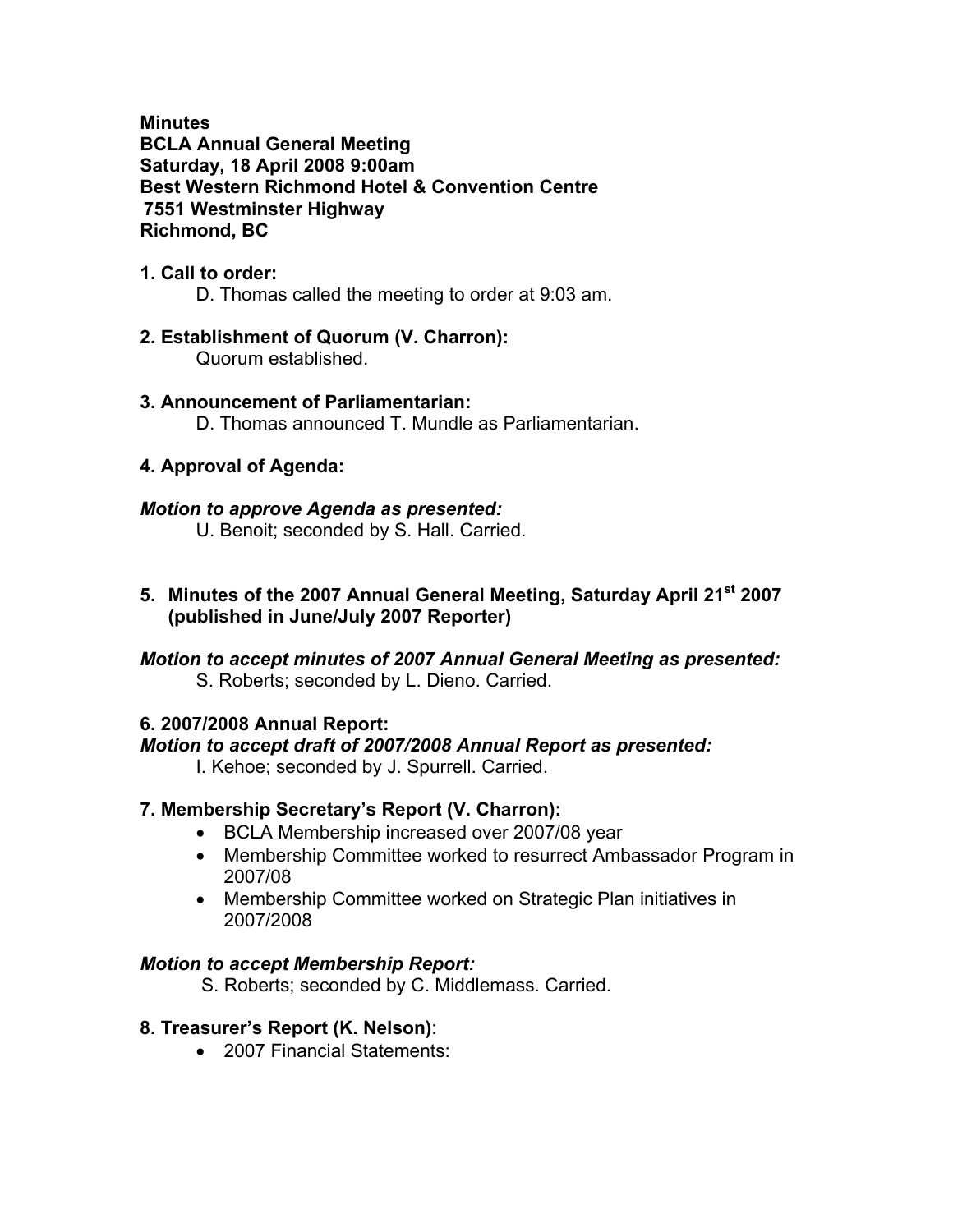- o Thank you to M. Burris and R. Avigdor for making Treasurer's job easier in 2007/2008. This is a great job.
- $\circ$  BCLA is earning interest due to grants running through its accounts; membership increase has provided more revenue. 2007 Conference revenue was good; 2008 Conference revenue looks good thus far.
- o BCLA is in a very healthy financial position.

### *Motion to accept Treasurer's Report as presented:*

K. Nelson; seconded by C. Middlemass. Carried.

• Appointment of Auditor

#### *Motion to appoint firm of Collins Barrow Chartered Accountants as Auditor for 2008/2009:*

K. Nelson; seconded by U. Deino. Carried.

## **9. Nominations Committee Report (I. Kehoe):**

- Election results: all positions were filled by acclamation
- Incoming Board Members for 2008/2009:
	- o Vice President/President Elect: Ken Cooley (UVic)
	- o Assistant Treasurer/Treasurer Elect: Christina de Castell (VPL)
	- o Membership Secretary: Sandra Wong (SFU)
	- o Director of Conference (2-Year): Heather Compeau (UCFV)
- Continuing Board Members
	- o Incoming President: Lynn Jordon
	- o Past President: Deb Thomas
	- o Treasurer: Stephanie Hall
	- o Director of Conference: Chris Middlemass
	- o YAACs Chair : Vicki Donoghue/Chris Kevlahan
	- o ALPS Chair: Ophelia Ma
	- o Recording Secretary: Natalie Fouquette
	- o Reporter Editor: TBA
		- **Ted Benson is retiring; position is open.**
	- o Continuing Education Chair: Heather Scoular
- Thanks extended to the 2007/2008 outgoing Board members:
	- o Trish Rosseel (Director of Conference)
	- o Katy Nelson (Treasurer)
	- o Virginia Charron (Membership Secretary)
	- o Sylvia Roberts (ALPS Chair)
	- o Inba Kehoe (Past President)

## *Motion to accept incoming Board members:*

E. Fairey; seconded by J. Conatser. Carried.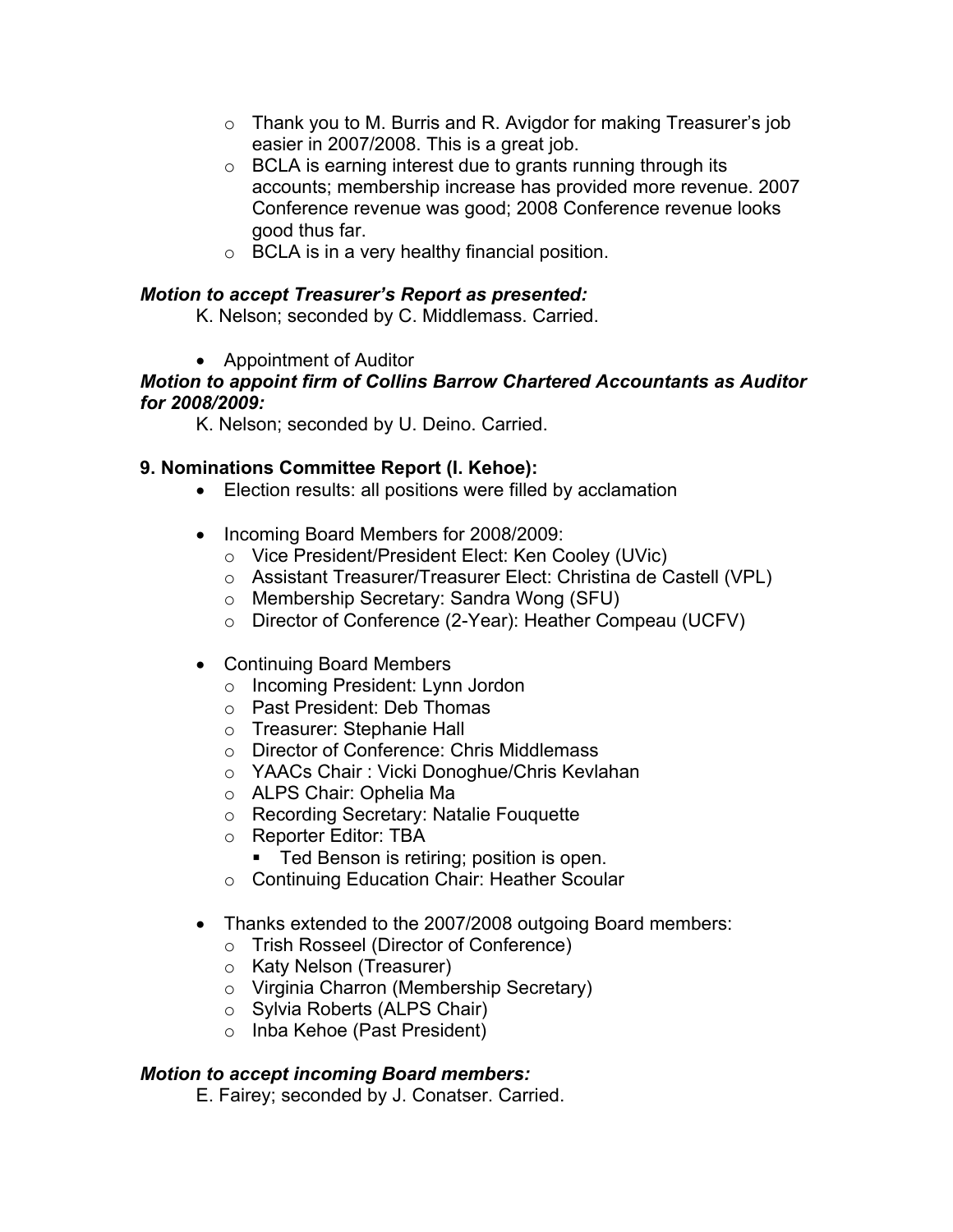• D. Thomas led a round of applause for T. Benson, for his years of service as the BCLA Reporter Editor; for 2008 Conference organizers; for BCLA staff M. Burris and A. Douglas; and for Best Western Richmond Hotel Staff.

#### *Motion to destroy ballots: waived as all incoming Board members were elected by acclamation.*

## **10. President's Report (D. Thomas)**:

- Detailed President's Report is available in the 2008 Annual Report.
- This year has been educational, challenging, and rewarding.
- Membership has grown, we have made progress on Strategic Plan
- Sections Committees and Interest Groups have done much work.
- D. Thomas has heard how well-regarded BCLA is in the national library community. The Board is hardworking and efficient; thanks to all!
- D. Thomas is ready to pass on the torch to the incoming President, L. Jordon.
- Thanks to M. Burris and A. Douglas for all their hard work.

## **11. Resolutions (T. Mundle):**

- A Resolutions Committee was established in 2007/2008 to facilitate the process of making resolutions available to the membership for review prior to the Annual General Meeting. The Resolutions Committee for 2007/2008 was chaired by BCLA Past President I. Kehoe; it was comprised of members from the Information Policy Group and the Intellectual Freedom Committee. The Resolutions Committee met to review resolutions for this Annual General Meeting, and has put together resolutions for review by membership in advance of the meeting.
- For details, background, and exact wording of 2008 Resolutions, refer to documents posted on the BCLA website.

## **1. Resolution on TILMA and AIT:**

• Comments: J. Davis: TILMA was discussed at last year's Annual General Meeting, and a resolution to oppose it was passed at that time. The current resolution calls for a specific exemption for libraries from these trade agreements, recognizes the newer threat of the AIT, and calls for BCLA to be much more active on these issues.

## *Motion to accept resolution on TILMA and AIT:*

J. Davis; seconded by C. Graebner. Carried.

## *2.* **Resolution on CanWest and Free Speech**

• Comments: J. Davis: A parody criticising the pro-Israel bias in reporting in *The Vancouver Sun* was published under false *Sun* banner. Activist Mordecai Briemberg is being sued by CanWest over the presentation of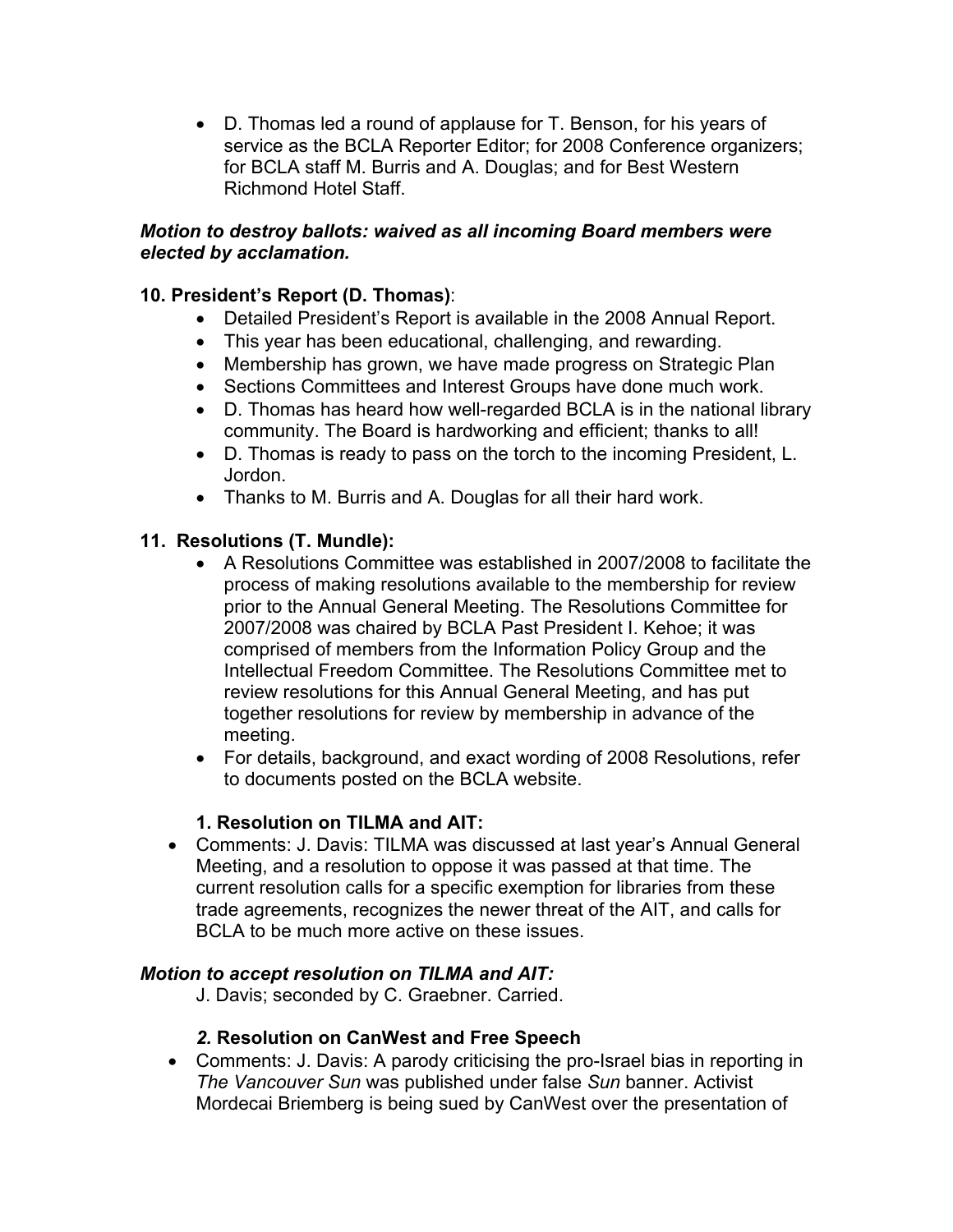this parody, but he was not involved in the production of the parody. He distributed a few copies.

J. Spurrell: What crime is he [M. Briemberg] being accused of? J. Davis: Trademark violation.

Question: Is the Resolution watering down the issue by including so many other issues in its wording?

Answer: No, it simply directs the Board to draft a letter to CanWest opposing the lawsuit.

The language of the writ was discussed; basically the objection of the plaintiffs is that the defendant criticised and disagreed with the plaintiff. The rhetorical question was asked: if individuals can be sued for criticising and disagreeing with the press, what becomes of free speech?

## *Motion to accept the Resolution on CanWest and Free Speech:*

J. Davis; seconded by S. Iseli-Otto. Carried.

# **3. Resolution on Network (Net) Neutrality**

Comments: D. Grayson: Net Neutrality has been in the headlines lately due to issues the CBC has had with its consumer download content being slowed by ISPs. It also has a longer history; in the past, Telus has slowed access to content it considered anti-Telus. The intention of this resolution is to give BCLA a formal position statement, so we can respond to the issue of net neutrality in the future in any public forum.

## *Motion to accept the Resolution on Network (Net) Neutrality*

D. Grayson; seconded by T. Robertson. Carried.

• D. Thomas led a round of applause to thank the Resolutions Committee.

# **12. Other Business:**

• U. Brigl: Kootenay Library Federation is planning its first-ever conference, 12-14 June 2008, in Cranbrook. The KLF wishes to invite everyone to this conference. It is an opportunity for libraries in the interior to learn together. More information can be found on the KLF's website.

# **13. Incoming President's Report (L. Jordon)**:

- 2008/09 will be an exciting year.
- Some challenges:
	- o the search to replace M. Burris as BCLA Executive Director as he moves to his new position as Exec Director at Interlink. The goal is to have a new Executive Director in place by July/August.